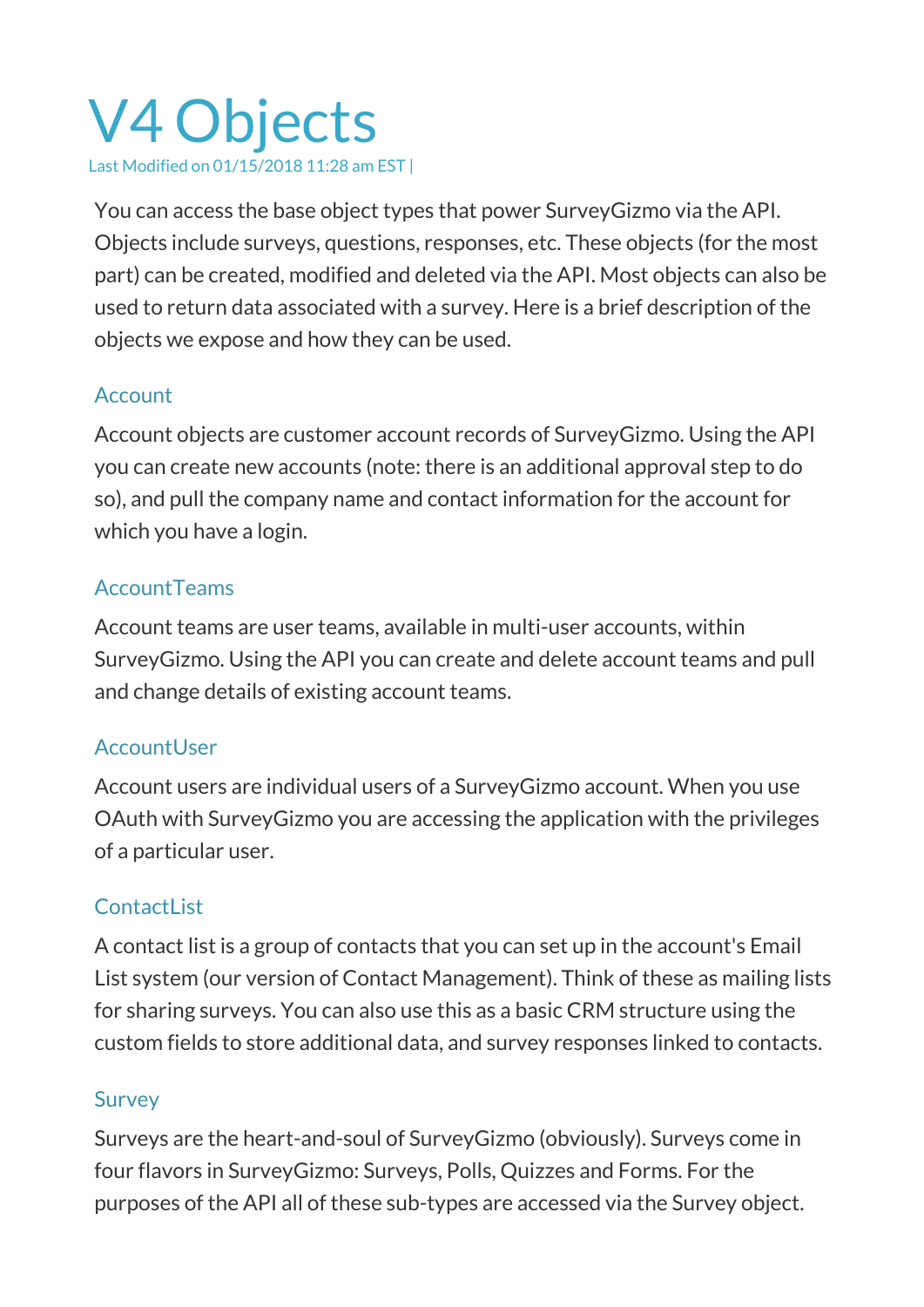There are a few things to keep in mind about the Survey object:

- Surveys are essentially collection of SurveyPages and SurveyQuestions
- All Surveys (except Polls) have at least two pages.
- Terminal pages are pages that flag a survey as complete and do not allow the respondent to move back in the survey.

#### **SurveyResponse**

Data is stored in SurveyGizmo databases as a survey response. You can submit and edit survey responses through the API. Survey responses have several statuses: In Progress, Hit, Saved, Partial, Complete, Abandoned, Disqualified and Overflow. Overflow responses cannot be accessed by the API as these are responses collected beyond the monthly limit for the particular account.

# **SurveyStatistic**

This object pulls aggregate statistics about your collected survey data. The basic statistics are: total responses, sum, average, standard deviation, max and min values.

## **SurveyPage**

The SurveyPage object is a container for SurveyQuestions. As a collection, they also outline the flow of the survey from beginning to end (unless logic intervenes). Pages have a couple of returned fields, however, for the most part, they act as simple containers to define the survey or form.

## **SurveyQuestion**

The SurveyQuestion object is the most varied object in the SurveyGizmo platform. As with Survey object, questions come in multiple sub-types (over 40 of them). The most common types are "textbox," "radio" and "checkbox." These correlate with form elements that every web developer is familiar with. In some cases, questions act like parent containers for sub-questions. An example of this is a table of radio buttons, where each row of the table is represented by separate radio-type SurveyQuestion with a shared collection of survey options.

## **SurveyOption**